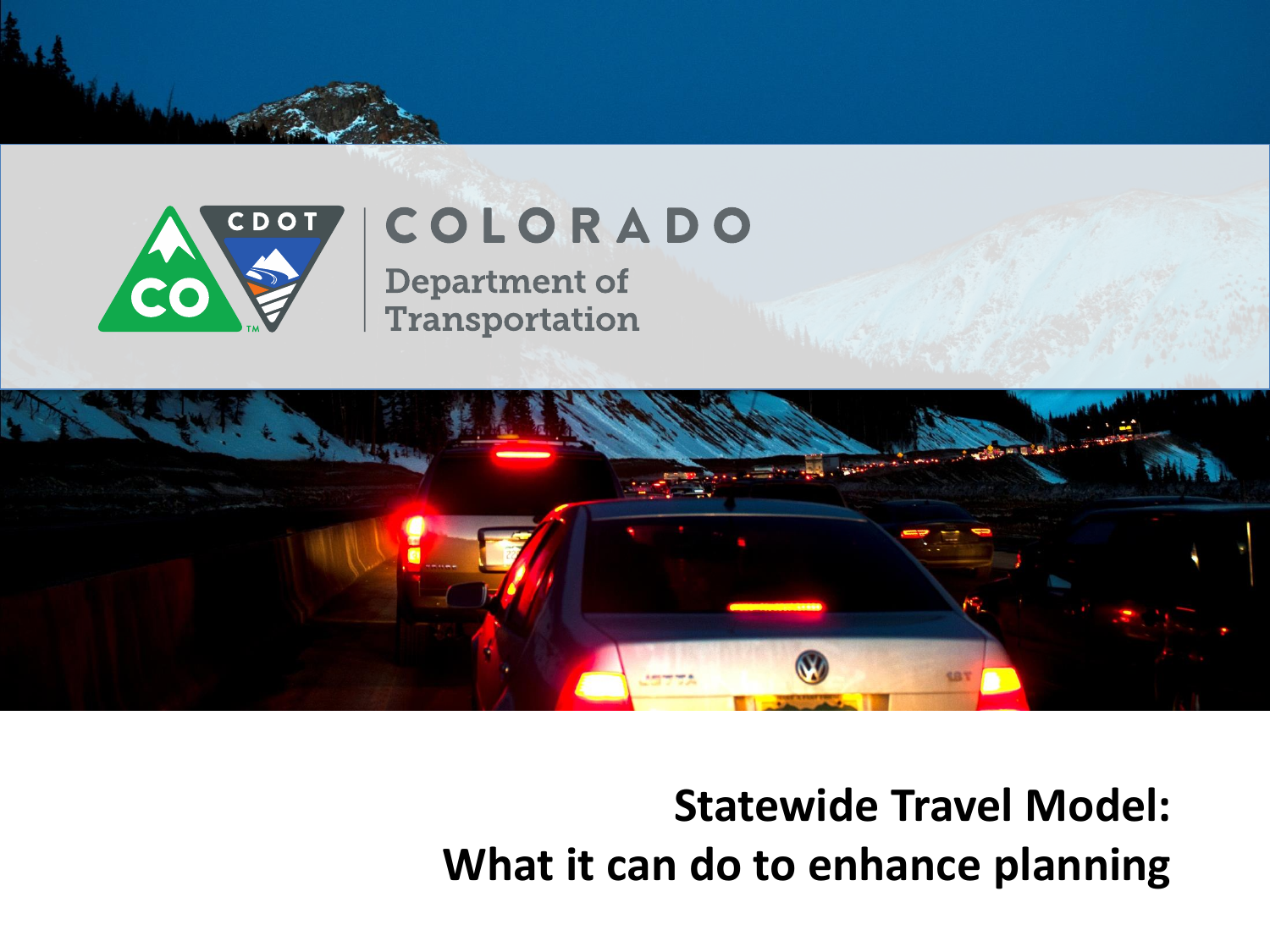

- In early stages of travel model development
- Scoping done now to identify travel demand model needs
- Early discussion on scenarios used in SWP and RTP development.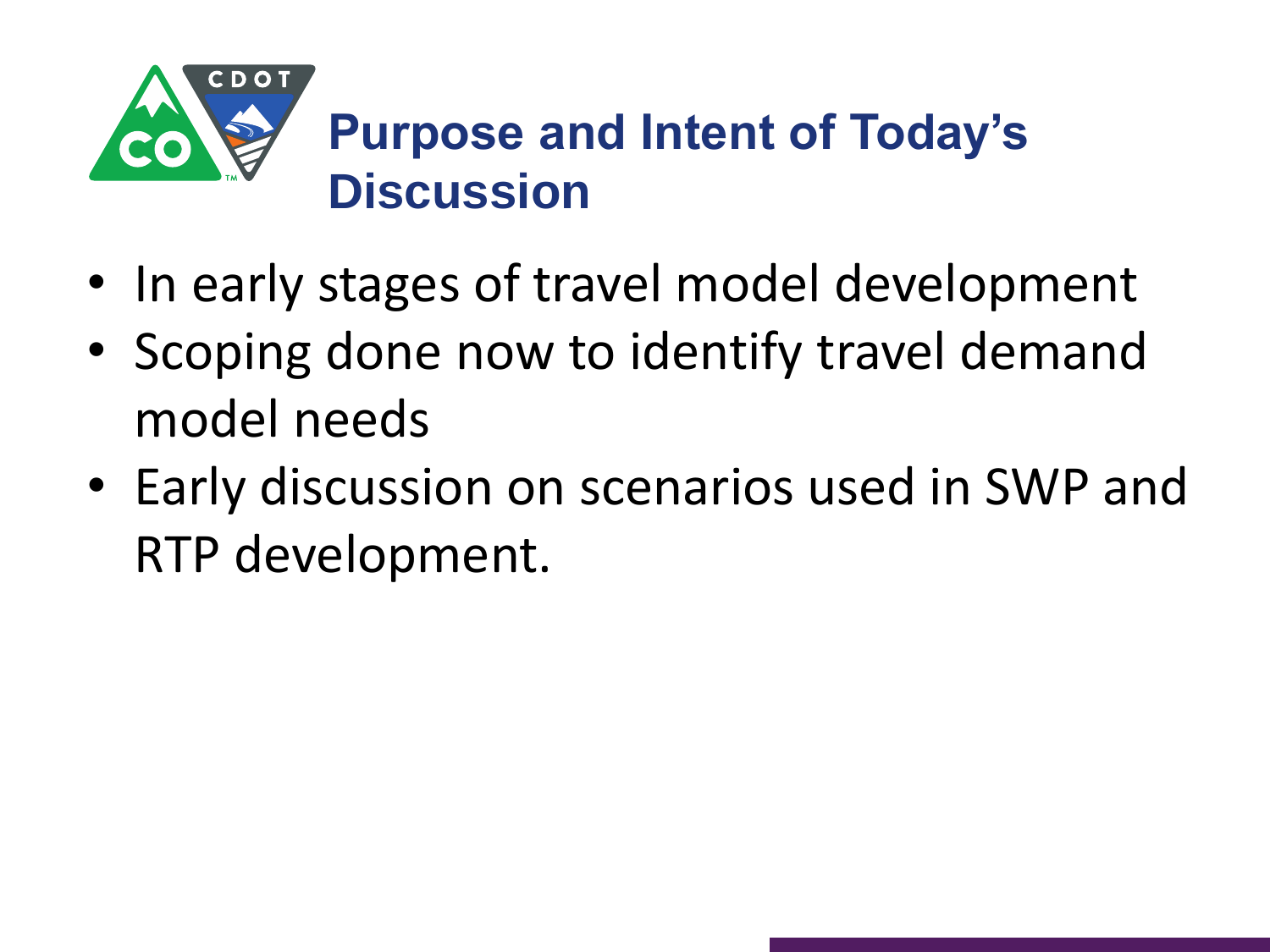

- Reduce project time and expense used previously to build project-based travel models to assess traffic conditions on large projects.
- Provide consistency in traffic analysis that was done on a project to project basis in the past.
- Allow for better "what if" analysis that is consistent between projects.
- Use as a "what if" tool to assess outcomes of transportation and/or land use concepts at a statewide level  $-$  e.g., examine the effect on traffic and congestion of adding lanes to a highway.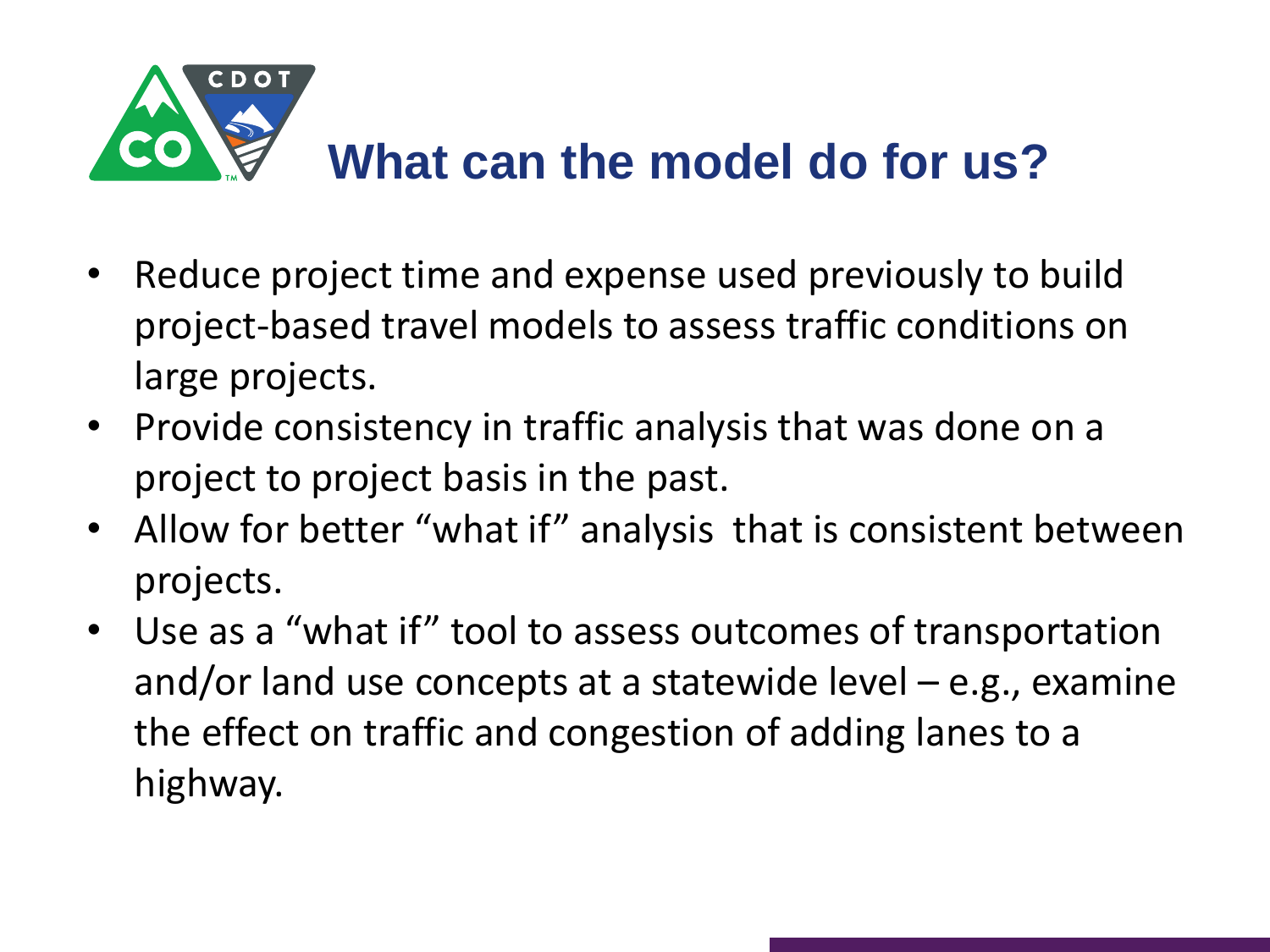

## **Activity-Based Models vs. Traditional Trip-based Travel Models**

- Depicts people and their travel behavior in much greater detail.
- Similar to comparing a "Stick figure" drawing of a region's people and their travel patterns, for trip-based models, to "true to life" drawings of activity-based models.
- Activity-based models include a detailed depiction of each person in the region, together with a complete "travel diary" of each person on a typical day.
- They provide better insights into the relationship between people's characteristics and their travel choices – they can show how older citizens travel compared to younger.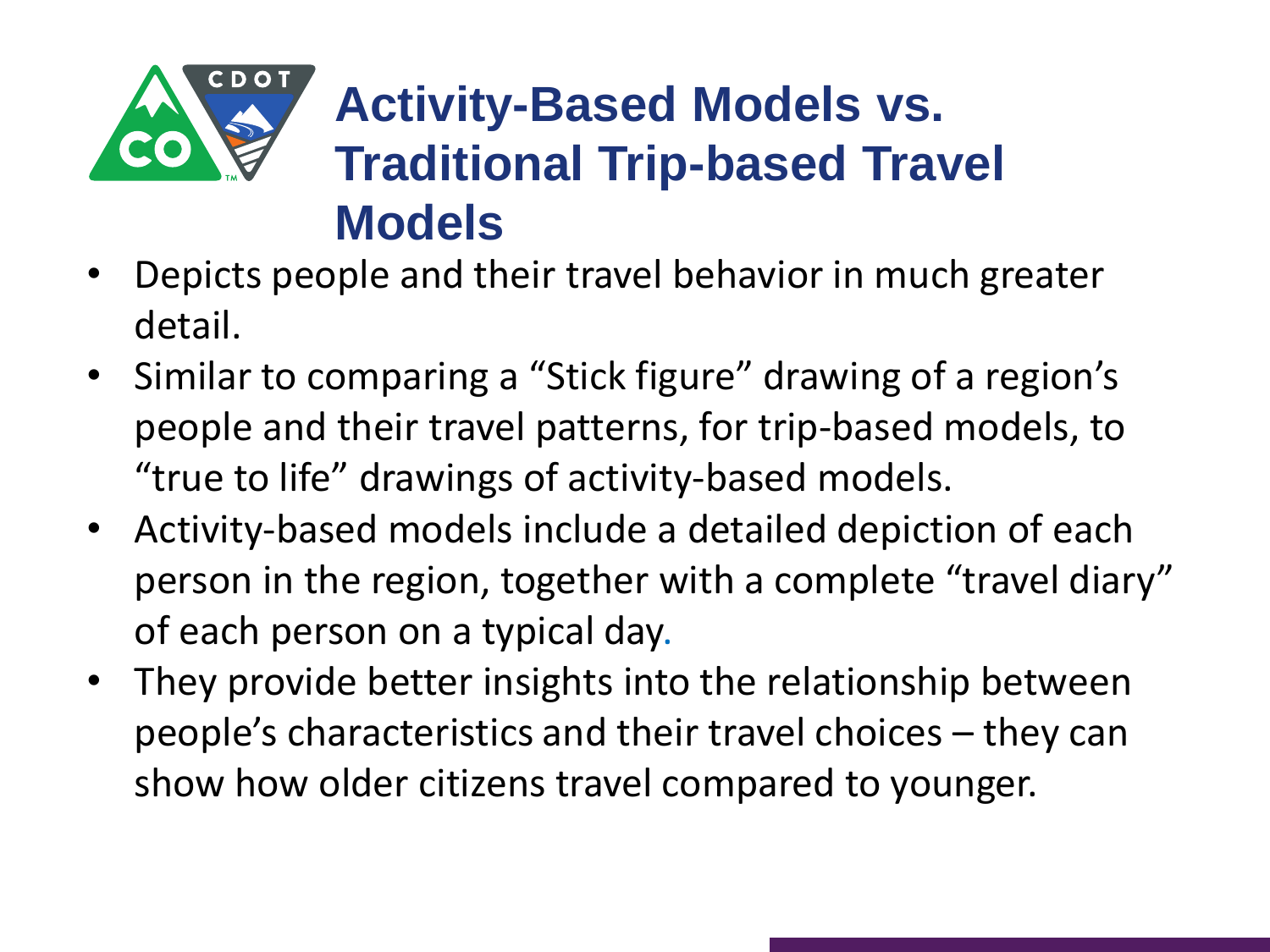

- Transportation network of roadways, rail lines, and transit routes
- Detailed location of households, jobs, and schools (at the address level)
- Detailed depictions of each household and each person in the household (via population synthesizing), equivalent to the information available in the census long form survey (for example, sex, age, school status, job, and household income.)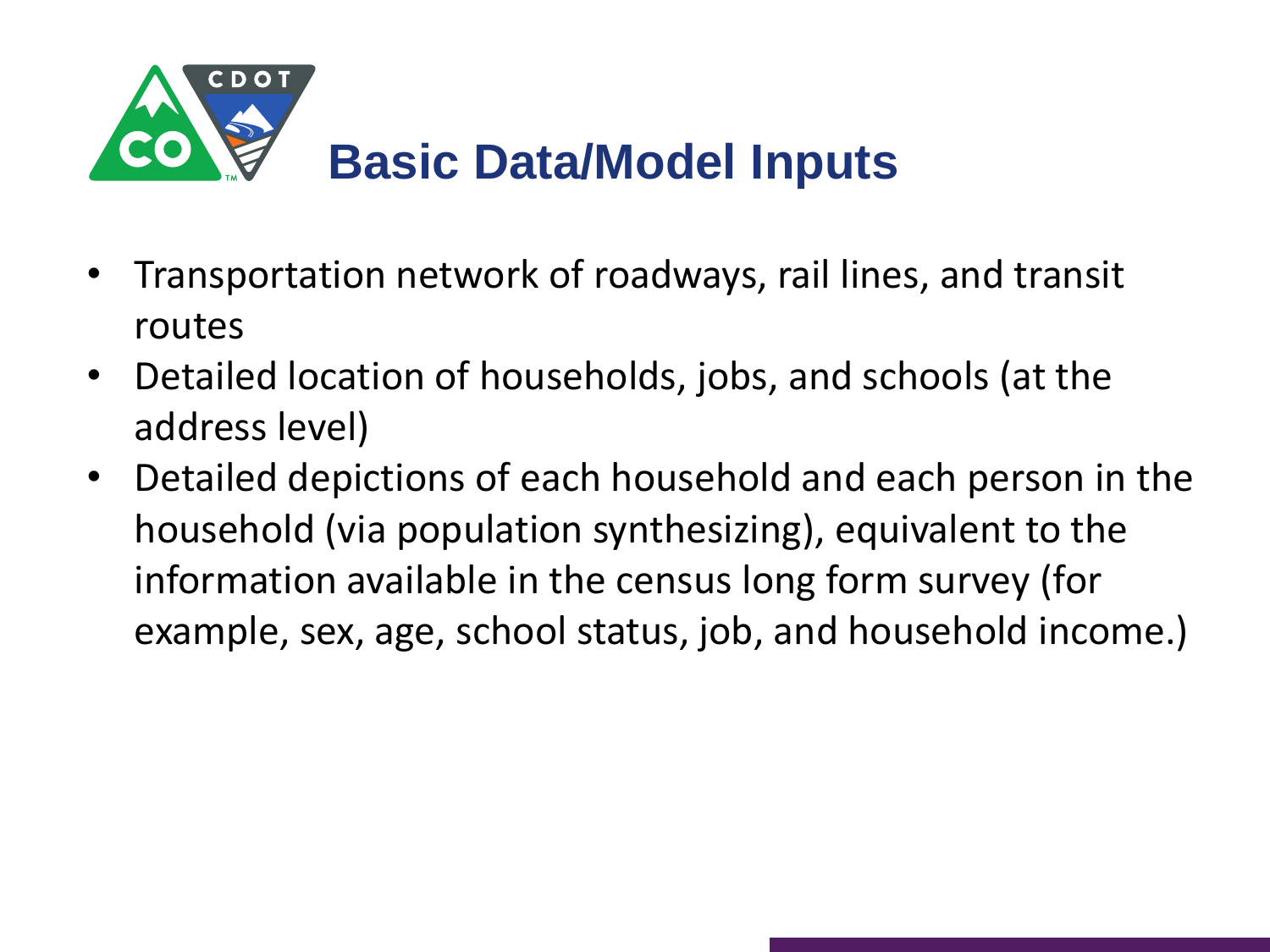

- Vehicle miles traveled
- Travel speeds, varying by time of day
- Travel delay, varying by time of day
- Traffic volumes varying by time of day
- Mode choice
- Truck volumes
- Numbers of trips and miles driven by demographic group
- Trips (by any mode) originating from or destined to any location

## **Model Runs**

• A typical model run is anticipated to take 24 hours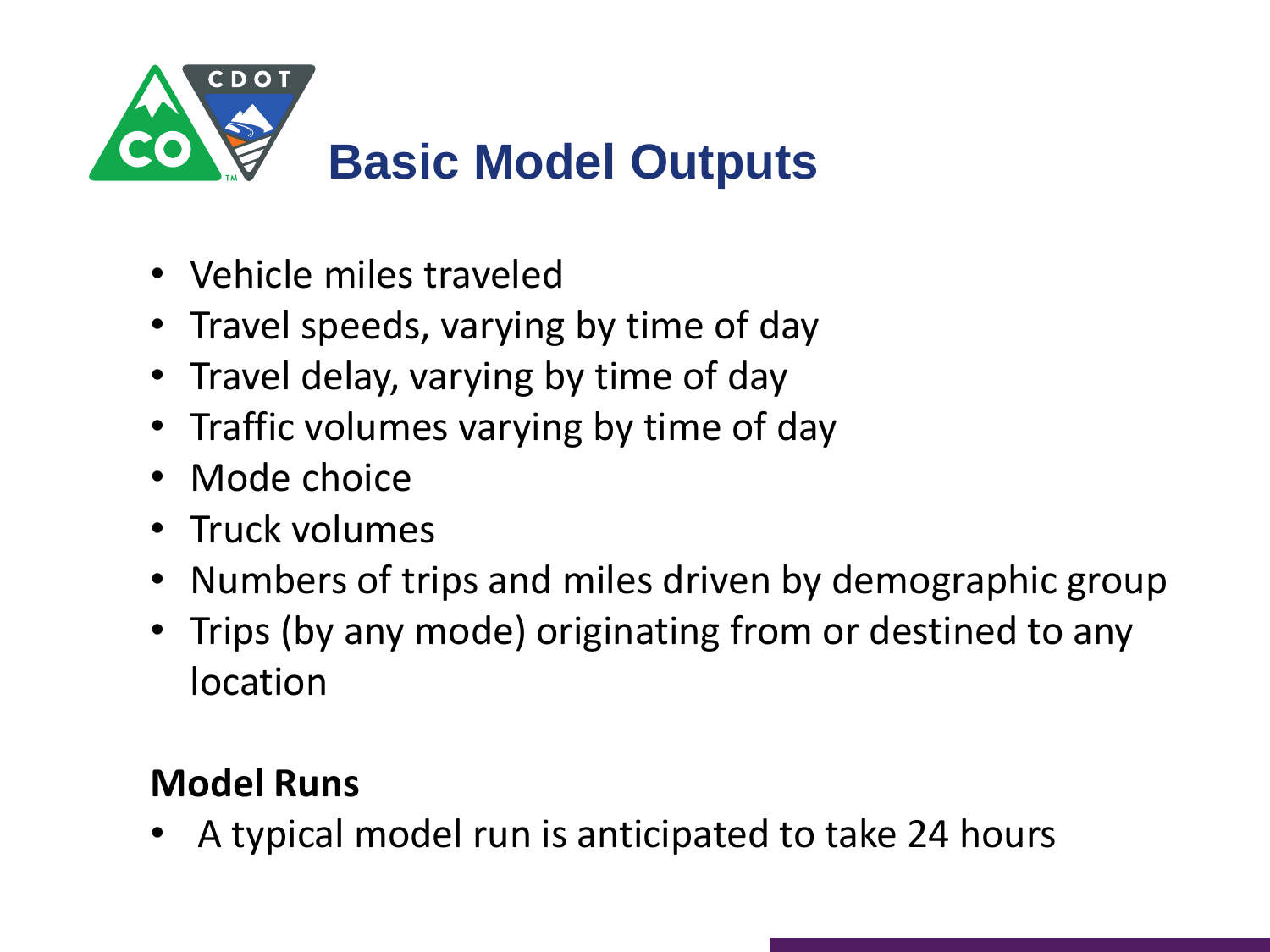

**Senior Management** - which major projects and programs produce the best outcomes?

**Planners –** what statewide trends influence transportation improvement priorities, both statewide and regionally?

**Project Engineers** – what are the effects of various options in design for a given project?

**Planning Partners –** what happens to the transportation system in my area if we build certain improvements or projects in my area?

**The Traveling Public** – how effective are my taxpayer dollars in influencing the betterment of the transportation system that will improve my quality of life, e.g., get me conveniently to work, day care/school, and social events?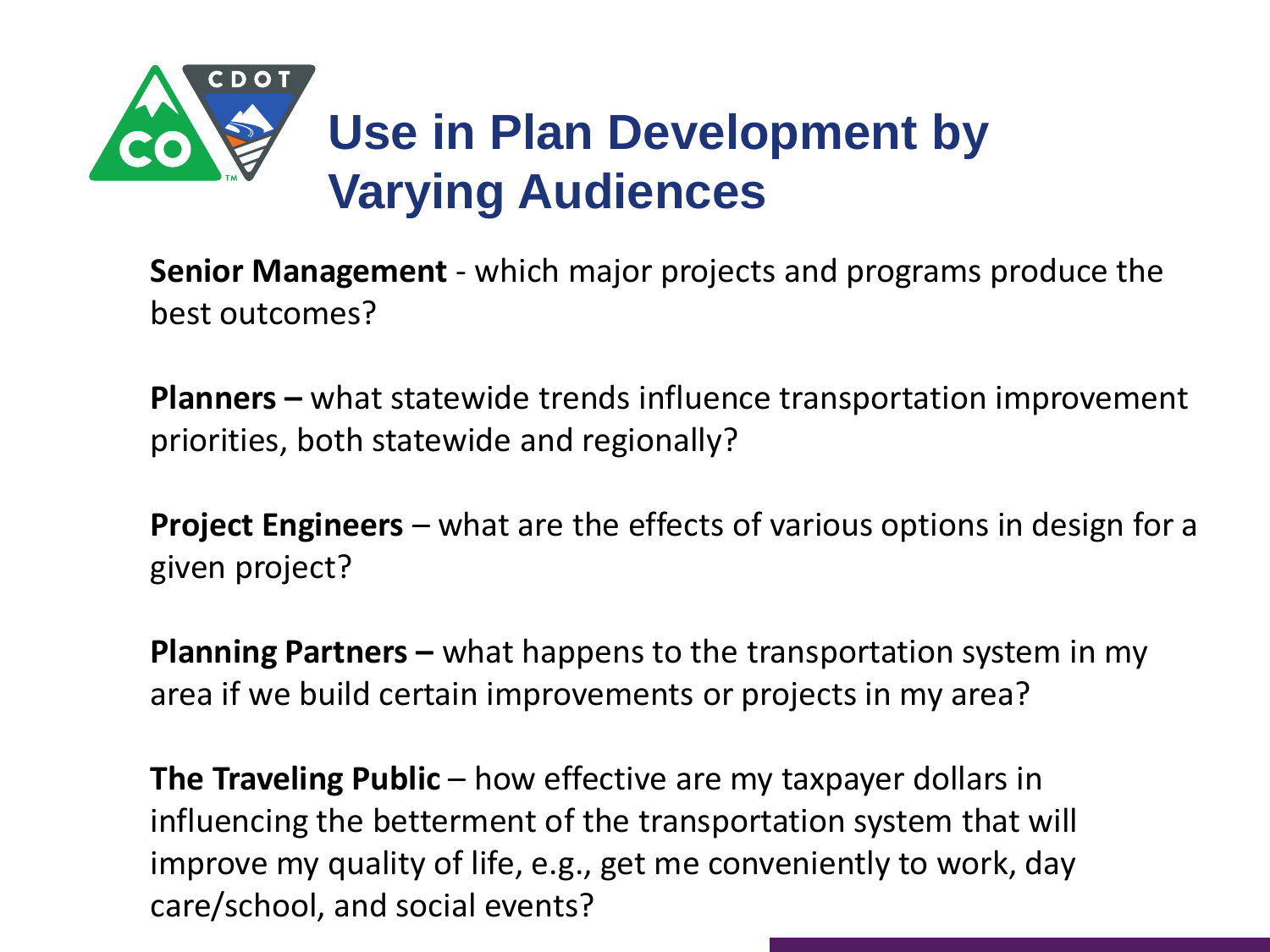

Support discussions in identifying:

- Needs
- High-Priority Corridors
- Projects
- Other?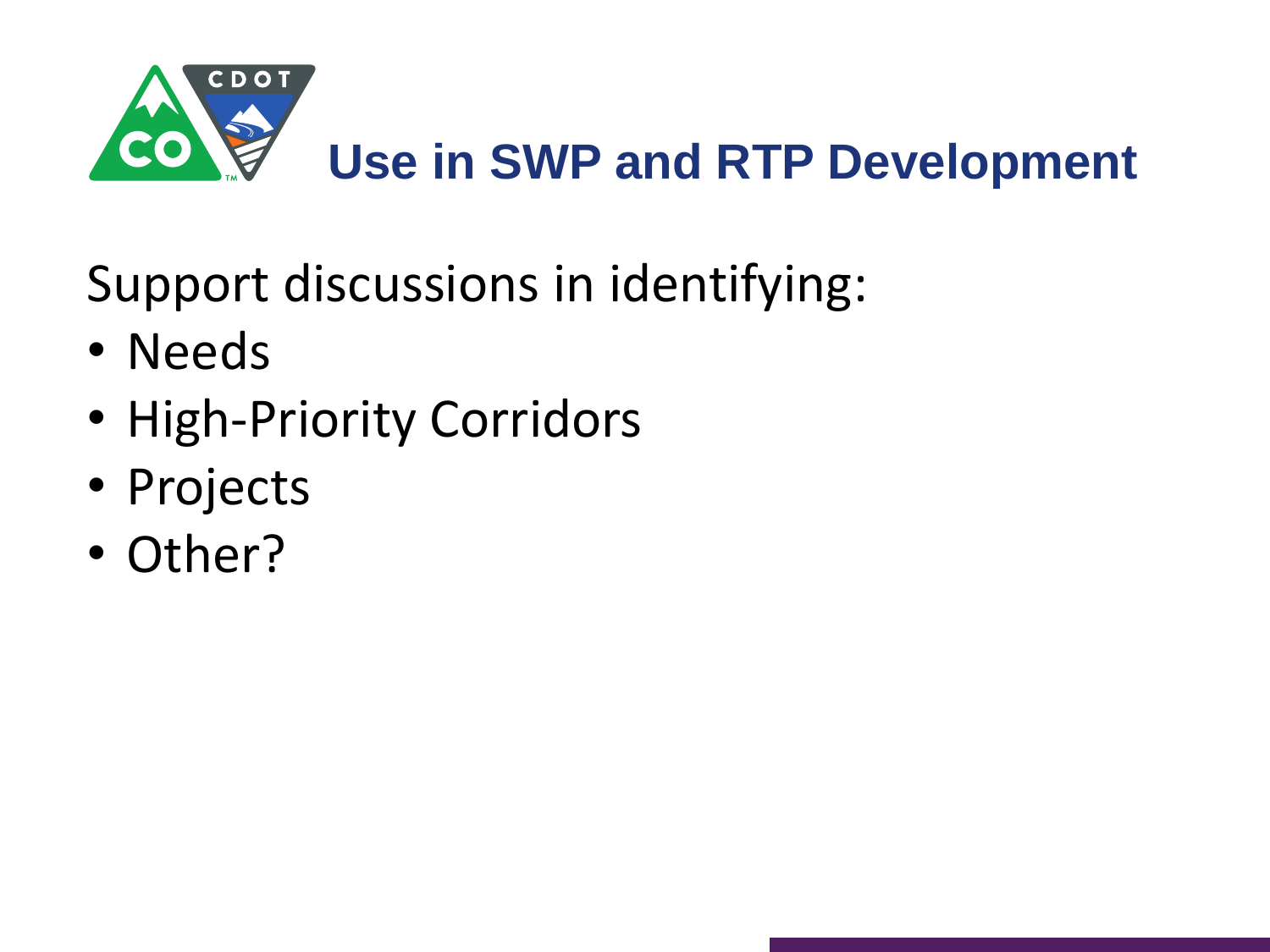

CDOT will work with CDOT Regions and planning partners to identify key issues to consider for scenarios, and factors that influence issues.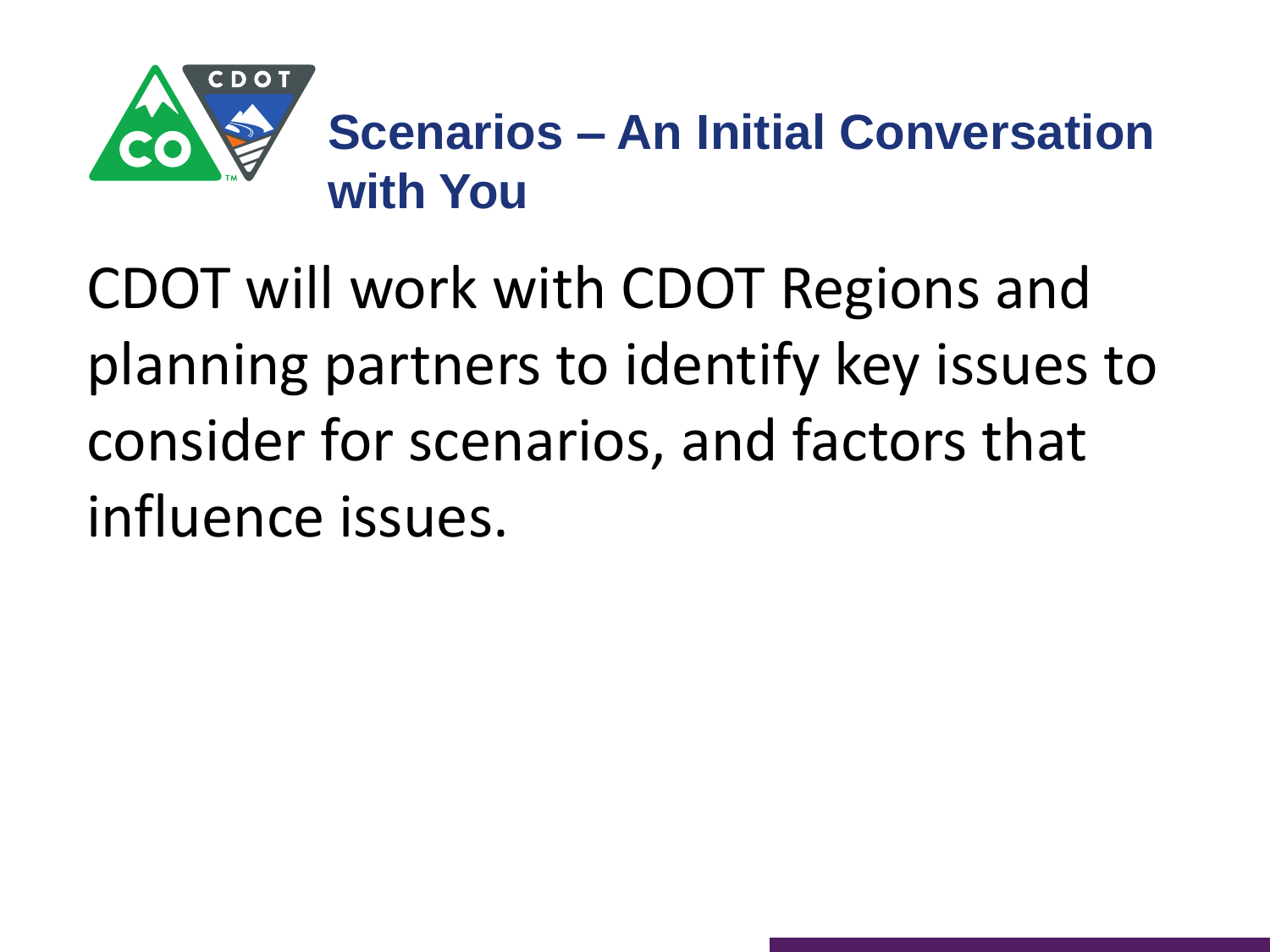

- What happens to the transportation system and travel patterns if technological advances become prevalent, e.g., connected and autonomous vehicles?
- What happens if people become more environmentally conscience, and start driving less, and taking transit, or walking and biking more?
- What happens if gas prices rise substantially or alternative fuels like solar become prevalent?
- What happens if all expansion projects are now toll express lanes?
- What happens if the economy improves or gets worse?